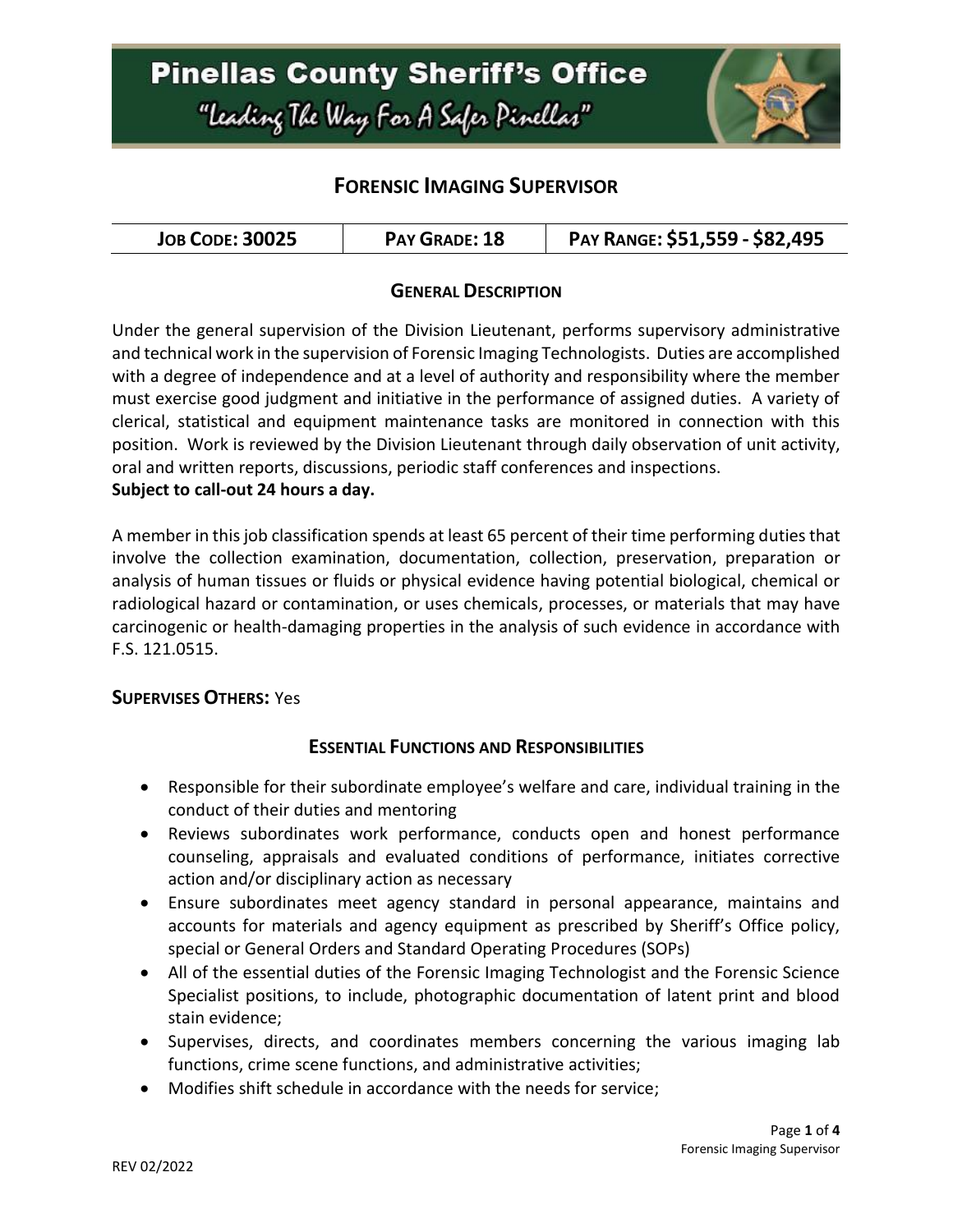# **Pinellas County Sheriff's Office** "Leading The Way For A Safer Pinellar"



- Reviews reports and/or documentation records of imaging lab activities;
- Maintains lab equipment and ordering supplies;
- Conducts training associated with photographic and digital equipment;
- Monitors, trains, and evaluates the photographic and video skills of Forensic Science Specialists;
- Evaluates the operation of the digital imaging lab and the adherence to established work method procedures, policies, rules and regulations through personnel performance, reports, records and onsite observation;
- Conducts, participates, and successfully completes annual proficiency testing;
- Maintains chain of custody of all digital evidence;
- Supports and encourages members to maintain compliance with ISO/IEC 17020 standards and ANAB accreditation requirements;
- Participates in Sheriff's Office recruitment and community relations activities as directed.

Regular and reliable attendance is required as an essential function of the position.

This position may be considered essential and, in the event of an emergency or natural disaster, may be required to work.

This list is not intended to be all-inclusive and you may not be responsible for every item listed. The employer reserves the right to assign additional functions and responsibilities as necessary.

#### **QUALIFICATIONS**

- Graduation from an accredited college or university with an Associate's Degree in Forensic Science, a Forensic Science Field or closely related field AND
- Three (3) years' related experience in crime scene investigations and digital imaging to include web based management of film and digital images AND
- One (1) year supervisory experience
- Or equivalent combination of education and experience
- Ability to obtain certification from the IAI in Forensic Photography is preferred
- Must possess a valid Florida driver's license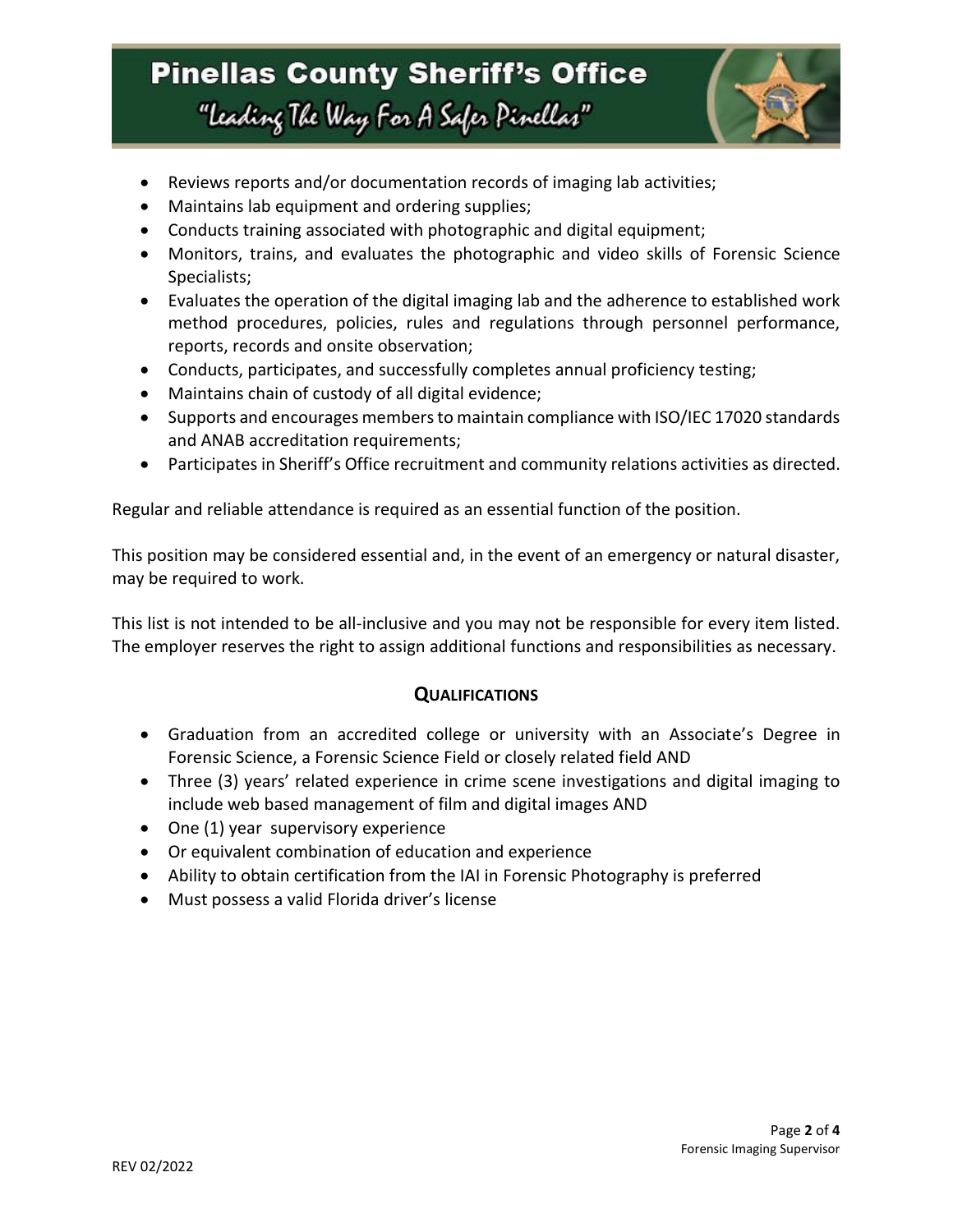# **Pinellas County Sheriff's Office** "Leading The Way For A Safer Pinellar"



### **KNOWLEDGE, SKILLS, AND ABILITIES**

- All of the knowledge, skills, and abilities required of Forensic Imaging Technologist and Forensic Science Specialist
- Knowledge of the modern law enforcement administration principles, practices and techniques of crime detection and investigation
- Knowledge of the rules and handling matters of evidence
- Knowledge of criminalistics
- Ability to assign, supervise, and review the work of the members
- Ability to observe situations analytically and objectively and to express oneself clearly, concisely and effectively, orally and in writing
- Ability to react quickly and calmly and to direct and coordinate the work of members on assigned shift in an emergency.
- Knowledge of regulations and procedures of the Pinellas County Sheriff's Office
- Organizational skills
- Time management
- Interpersonal skills
- Ability to perform all functions of the job classification without posing a direct threat to the health or safety of other individuals in the workplace

#### **PHYSICAL ABILITIES**

The physical abilities listed below are estimates of time spent during a typical work day to perform essential functions and responsibilities. Members in this position may be required to:

- Operate motor vehicles in a safe and efficient manner, day or night, in compliance with all state laws and regulations regarding operation and licensure
- Maintain correctable to 20/20 vision
- Identify and differentiate colors
- Climb steps and expandable ladders
- Don and wear a full face respirator
- Sit up to 7 hours per day
- Stand up to 7 hours per day
- Walk up to 7 hours per day
- Drive up to 3 hours per day
- Occasionally lift up to 75 lbs.
- Frequently bend and reach
- Occasionally squat, climb, kneel, or twist